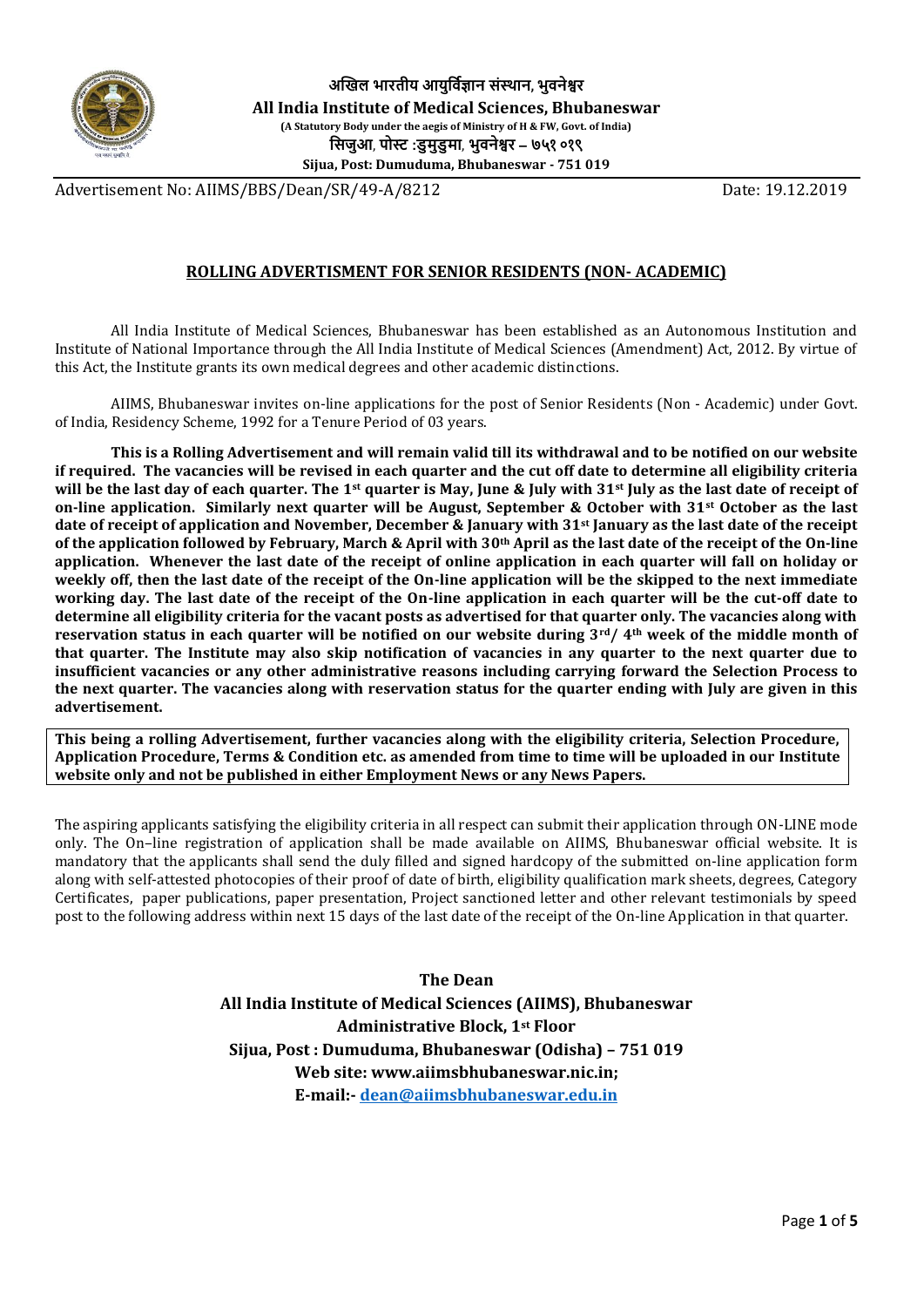The online applications are invited from Indian Citizens as per Govt. of India's Residency Scheme, for the vacancies posts of Senior Residents for the quarter ending **January, 2020** as given at **Annexure-A**.

### **A. Essential Qualifications:**

- A Postgraduate Medical degree viz. MD/MS/MDS/DM/M.Ch/DNB in their respective disciplines recognised by MCI /Institute of National Importance.
- **Emergency Medicine:** A Post Graduate Medical Degree viz. MD (Medicine) or MD (Emergency Medicine) is required for the Post of Emergency Medicine. Candidates having DNB/MD/MS in Orthopaedics /Anaesthesiology /General Medicine can also apply for the post of Senior Resident (Emergency Medicine) in the Department of Trauma & Emergency. However PG Degree in Anaesthesiology and Emergency Medicine will be given Preference.
- **Medical Oncology / Clinical Haematology:** Post Graduate Medical Degree viz. MD in Pathology, Transfusion Medicine, Paediatrics and General medicine can also apply for the Senior resident(Non-Academic) in Clinical Haematology.
- **Dentistry:** candidates having Oral Maxillofacial Surgery, Conservative Dentistry & Orthodontics will be given preference.
- Only those candidates who have been declared successful in their qualifying degree exam/viva-voce i.e DNB/MD/MS/MDS (as applicable) and will be completing their tenure for the same on or before **the last day of July in 1st quarter, the last day of October in 2nd quarter, the last day of January in 3rd quarter and the last day of April in 4th quarter will be eligible to be considered for the vacant posts as notified in that quarter**.
- **However, in case of those who have appeared for exam. / viva voce and result are yet to be declared then applicant will be allowed to appear in theory and / or interview provisionally. In such cases, a bonafide certificate duly signed by the Head of the Institute / Competent authority regarding continuation of the course and probable date of completion of tenure may be produced / uploaded in the online application.**

### *Candidates may kindly note that :-*

- *Candidates having MD/DNB in Paediatrics can apply for the post of Senior Residents in the Department of Neonatology, Cardiology, Neurology, Gastroenterology, Endocrinology and Medical Oncology.*
- *Candidates having MD/DNB in Medicine can apply for the post of Senior Residents in the Department of Cardiology, Neurology, Gastroenterology, Endocrinology and Medical Oncology.*
- *Candidates having MS/DNB in General Surgery can also apply for the post of Senior Residents in the department of Neurosurgery, Paediatrics Surgery, Surgical Oncology, Urology and Burns & Plastic.*
- *Candidates having MD in Hospital Administration or Master's in Hospital Administrations (full time after MBBS) or DNB in Hospital Administrations can apply for the post of Senior Resident in Hospital Administrations.*

# **B. Upper Age Limit:**

- For eligibility to apply for the posts of Senior Resident, **upper age limit will be 40 years as on the last date of submission of on-line application of each quarter** . This is relaxable for SC/ST candidates upto a maximum period of 05 years, for OBC candidates upto a maximum period of 03 years. In case of PWBD candidates, age relaxation is upto maximum period of 10years for General Category, 13 years for OBC category and 15years for SC/ST category candidates. Those who have finished 3 years Residency Scheme are not eligible.
- For those applying for these posts after completing **DM/M.Ch courses, the upper age limit as on last date of receipt of application will be 35 years as on the last date of submission of on-line application of each quarter**. The age limit is further relaxable for SC/ST candidates, OBC candidates & PWBD candidates will be as above.
- For Senior Resident in **Department of Hospital Administration**, **the Upper Age is 40 years as on the last date of submission of on-line application of each quarter.**

#### **C. Pay Scale:**

Rs. 67,700/- as per 7th CPC, Level –11 of the Pay Matrix + NPA plus other usual Allowances as admissible under rules (Rs. 18,750 + 6600(Grade Pay) + NPA plus other usual Allowances as admissible under rules).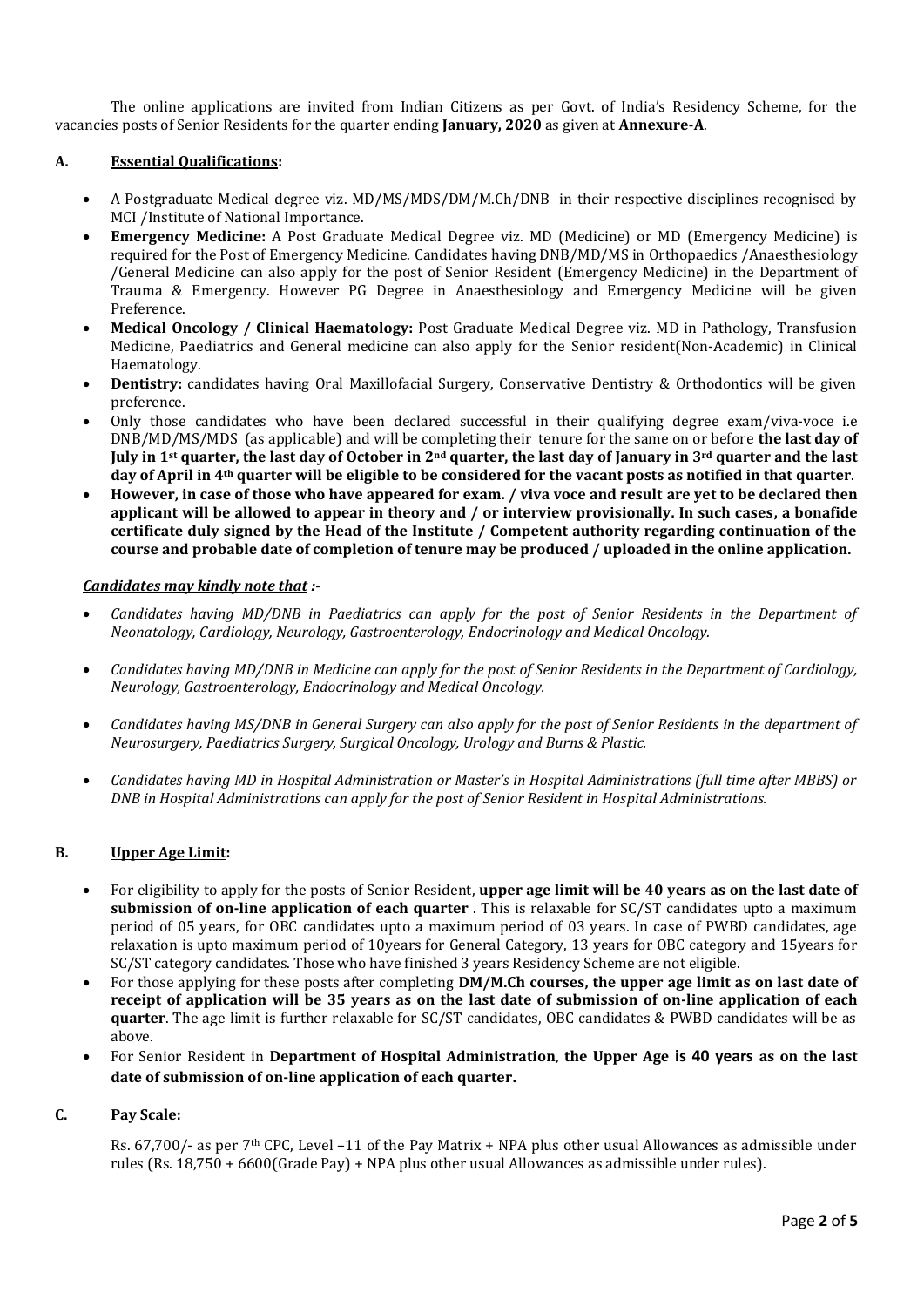# **D. Selection Procedure for Senior Resident (Non-Academic):**

- a) The candidate can apply for more than one post out of the enlisted Departments separately but, they have to apply separately for different posts.
- b) Written examination will only be conducted when number of applicants are more than three times than the number of posts advertised. However, there will be no written test for the post against which less number of applications are received than the vacancies. Director, AIIMS, Bhubaneswar will have the discretion to decide for which post written examination to be conducted and for which post there will be no written examination. The decision thereof will be final.
- c) The merit list (selected and waiting list) for all categories i.e UR/EWS/OBC/SC/ST shall be prepared on the basis of combined marks of written test and personal interview or only Personal Interview.
- d) Any vacancy arising because of non-joining by selected candidates in this selection or by resignation of candidates, post will be offered to the candidates from waiting list according to the merit panel. All applicants must provide latest mobile numbers and e-mail for timely communication.
- e) For qualification /Reservation /Selection Procedure/Emolument/date of Interview and other latest details, candidates are advised to visit AIIMS, Bhubaneswar website regularly.
- f) Selected Candidate will be expected to stay in Institute Campus if offered residential accommodation.

### **E. Application Procedure:**

- The online application will be available at **[www.aiimsbhubaneswar.nic.in](http://www.aiimsbhubaneswar.nic.in/)**
- Candidates who are fulfilling the eligibility criteria may apply through online mode only.
- Director AIIMS, Bhubaneswar reserves the right to cancel the advertisement at any point of time without assigning any reason there of or fill up less/more number of posts as advertised depending upon the Institutional requirement.
- The original certificate i.e MBBS degree certificate, Internship Completion Certificate, Qualifying degree (MBBS/MD/MS/MDS/DNB/DM/M.Ch) Medical registration Certificate, Date of Birth Certificate, Caste Certificate and other relevant certificates etc. of the candidates who are selected for the post of Senior Residents, will be verified. If any candidate, who joins the post and leaves/resigns/gets terminated before the completion of the tenure, he/she may do so by giving one month's prior notice from either side as per the rules or by depositing pay and allowance in lieu thereof with the Institute for the period of which notice falls short of one month or so.

# **F. Terms & Conditions:**

- Canvassing information of any kind will lead to disqualification, incomplete applications will not be considered and will be REJECTED. No interim correspondence shall be entertained.
- The prescribed qualification is minimum and merely possessing the same does not entitle any candidate for selection.
- The appointees shall be granted leave in accordance with the instructions issued by the Government of India from time to time.
- Private practice of any type is strictly prohibited.
- He / She may work in shifts and can be posted at any place in the Institute as per the discrimination of the MS/Dean/Director.
- He/ She is expected to abide by the rules of conduct and discipline as applicable to the Institute employees.
- The candidate should not have been convicted by any Court of Law.
- In case, any information given or declaration by the candidate is found to be false or if the candidate has wilfully suppressed any information relevant to this appointment, he/she will be liable to be removed from the service and action will be taken as deemed fit by the Competent Authority.
- The decision of the Competent Authority regarding selection of candidates will be final and no representation will be entertained in this regard.
- **The Competent Authority reserves the right of any amendment, cancellation and changes to this advertisement as a whole or in part without assigning any reason or giving notice.**
- All disputes will be subject to jurisdictions of High Court, Cuttack (Odisha).
- **Candidates working in Govt. / Semi-Govt., PSU should apply through proper channel only. The in-service candidates will not be permitted for examination / Interview, without "No Objection Certificate" from the employer. In this connection, it is mentioned that as per the terms and conditions of Central Residency Scheme, their engagement is to be regulated as per the CCS (Temporary Service Rules). As per rule 1(3)**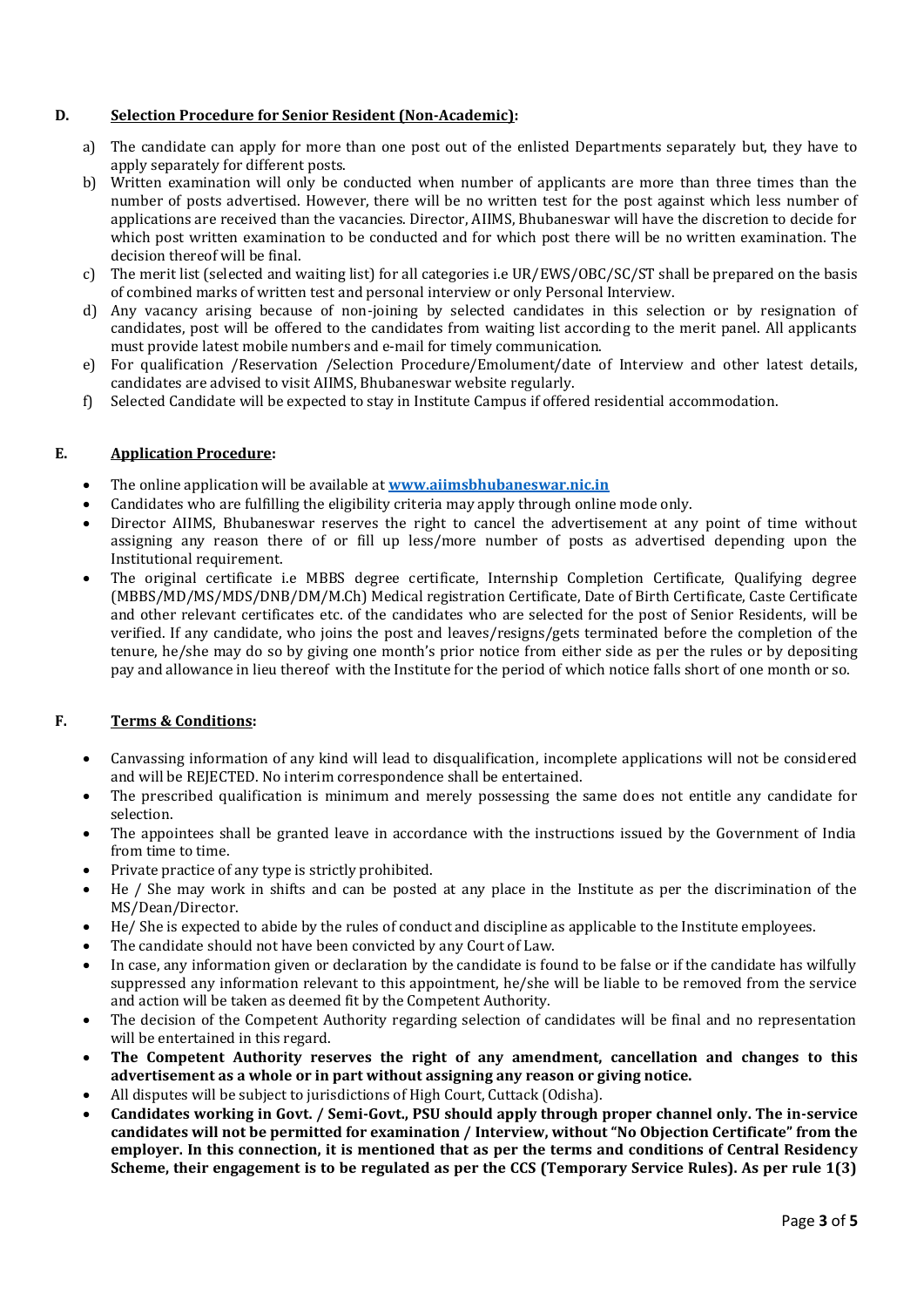**of the CCS (TSR) that these rules shall apply to all persons who hold a Civil Post including all civilians paid from defence service estimate under the Govt. of India, and who are under the rule making control of President, but who don't hold a lien or suspended lien on any post under the Govt. of India or State Govt.**

#### **THE DETAILS OF APPLICATION FEE & ITS TRANSFER & RESERVATION STATUS IN RESPECT OF SENIOR RESIDENTS (NON-ACADEMIC) ARE AS FOLLOWS:**

#### **Application Fees:**

- 
- I. General/EWS / OBC Category : Rs. 1000/- with transaction charges, as applicable.
- 
- II. SC/ST Category : Rs. 500/- + Transaction Charges as applicable.
- III. PWBD Category : No application Fees
	- IV. Payment to be made to AIIMS, Bhubaneswar through NEFT and a soft copy of the same is required to be uploaded along with online application.

### **Transfer through NEFT:**

- I. ACCOUNT No.  $.557820110000006$
- II. IFSC code : BKID0005578
- III. MICR code : 751013019
- IV. Payable at Bank of India, AIIMS, Bhubaneswar Branch, Odisha

# **Reservation (for SC/ST/OBC/PWD candidates):**

- I. Reservation is provided in the above post in accordance with the GOI rules.
- II. 4% of the total vacancies as notified will be horizontally reserved for PWD candidates with bench mark disability as the post is identified suitable for specific category of disability.
	- a. Candidates applying in OBC/SC/ST category should possess the caste certificate issued by competent authority, valid for administration / Job in Central Govt. Institutions issued before the date of Interview, failing which he/she shall not be allowed to appear in the interview for the same category. However, he/she can be treated as UR candidate, if in merit through written examination, subject to verification by Examination Recruitment cell.
	- b. Candidate applying in OBC/SC/ST/EWS Category, must possess the caste certificate/Income certificate issued by the competent authority, valid for admission/Job in Central Govt. Institutions during the Interview, failing which he/she shall not be allowed to appear in Interview for the same category. However, he/she can be treated as UR Candidate if in merit.
	- c. All the advertised vacancies include the carry forward backlog reserved vacancies of SC/ST/OBC category.

*Sd/- x x x*  **REGISTRAR AIIMS, Bhubaneswar**